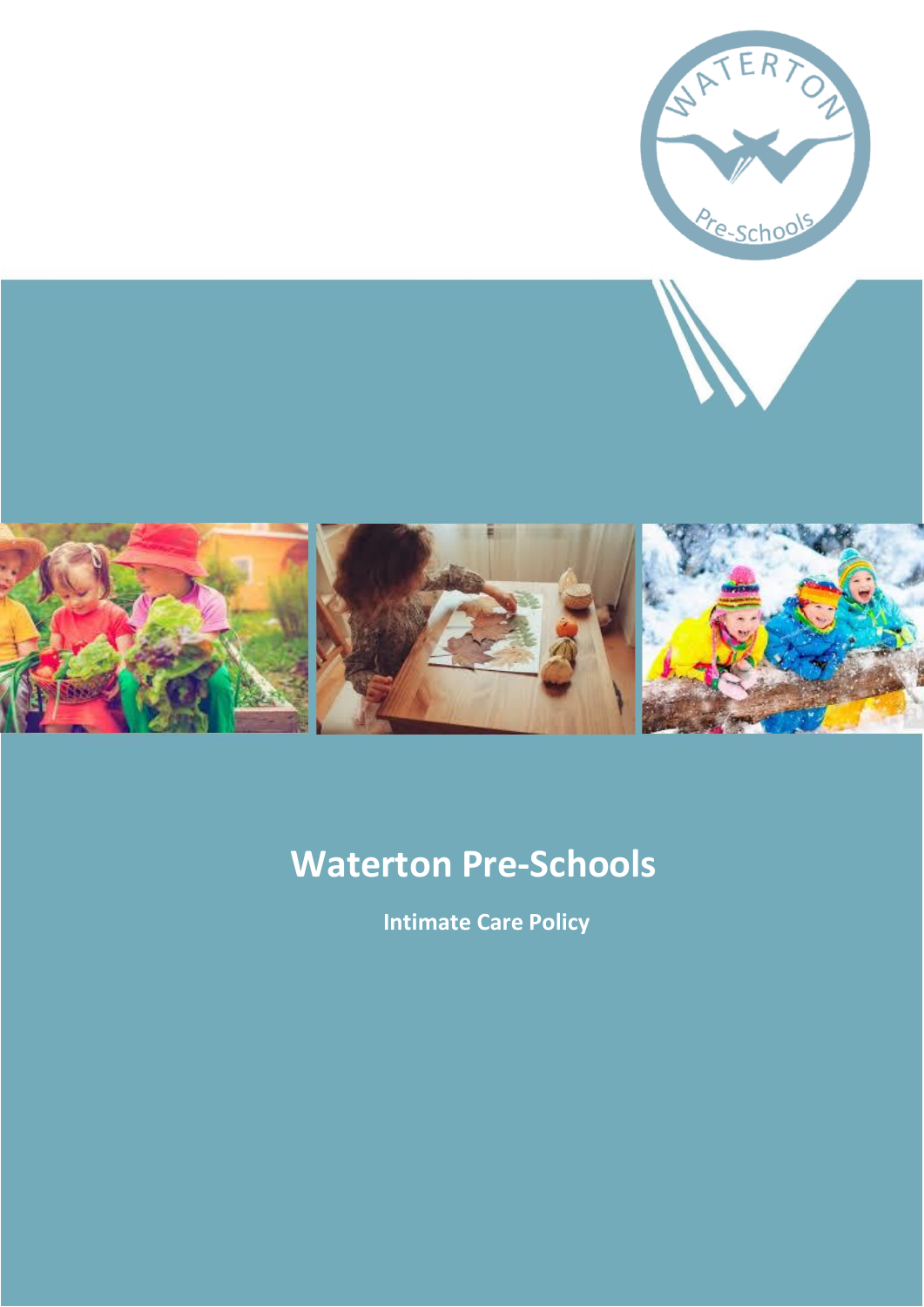## **WATERTON PRE-SCHOOLS**



#### **Intimate Care Policy**

It is our intention to develop independence in each child, however there will be occasions when help is required. This policy applies to everyone involved in the intimate care of children within Waterton Pre-Schools.

'Intimate care may be defined as an activity required to meet the personal care needs of each individual child in partnership with the parent, carer and/or the child.'

In Pre-School this may occur on a regular basis or during a one-off incident.

Waterton Pre-Schools is committed to ensuring that all staff responsible for the intimate care of children will undertake their duties in a professional manner at all times. We recognise that there is a need to treat all our children with respect when intimate care is given. All staff must be sensitive to each child's individual needs.

Intimate care is any care which involves one of the following:

- 1. Assisting a child to change his/her clothes
- 2. Changing or washing a child who has soiled/wet him / herself
- 3. Assisting a child to apply sun cream
- 4. Providing first aid assistance
- 5. Providing comfort to an upset or distressed child
- 6. Assisting a child who requires a specific medical procedure\*\* and who is not able to carry this out unaided.

\*\* In the case of a specific procedure only a person suitably trained and assessed as competent should undertake the procedure.

Parents have the responsibility to advise the school of any known intimate care needs relating to their child.

Those children with an identified need for **daily** intimate care will have an individual care plan in place which has been agreed and signed by parents and carers.

## **Principles of Intimate Care**

The following are the fundamental principles of intimate care upon which our policy guidelines are based:

- Every child has a right to be safe;
- Every child has the right to personal privacy;
- Every child has the right to be valued as an individual;
- Every child has the right to be treated with dignity and respect;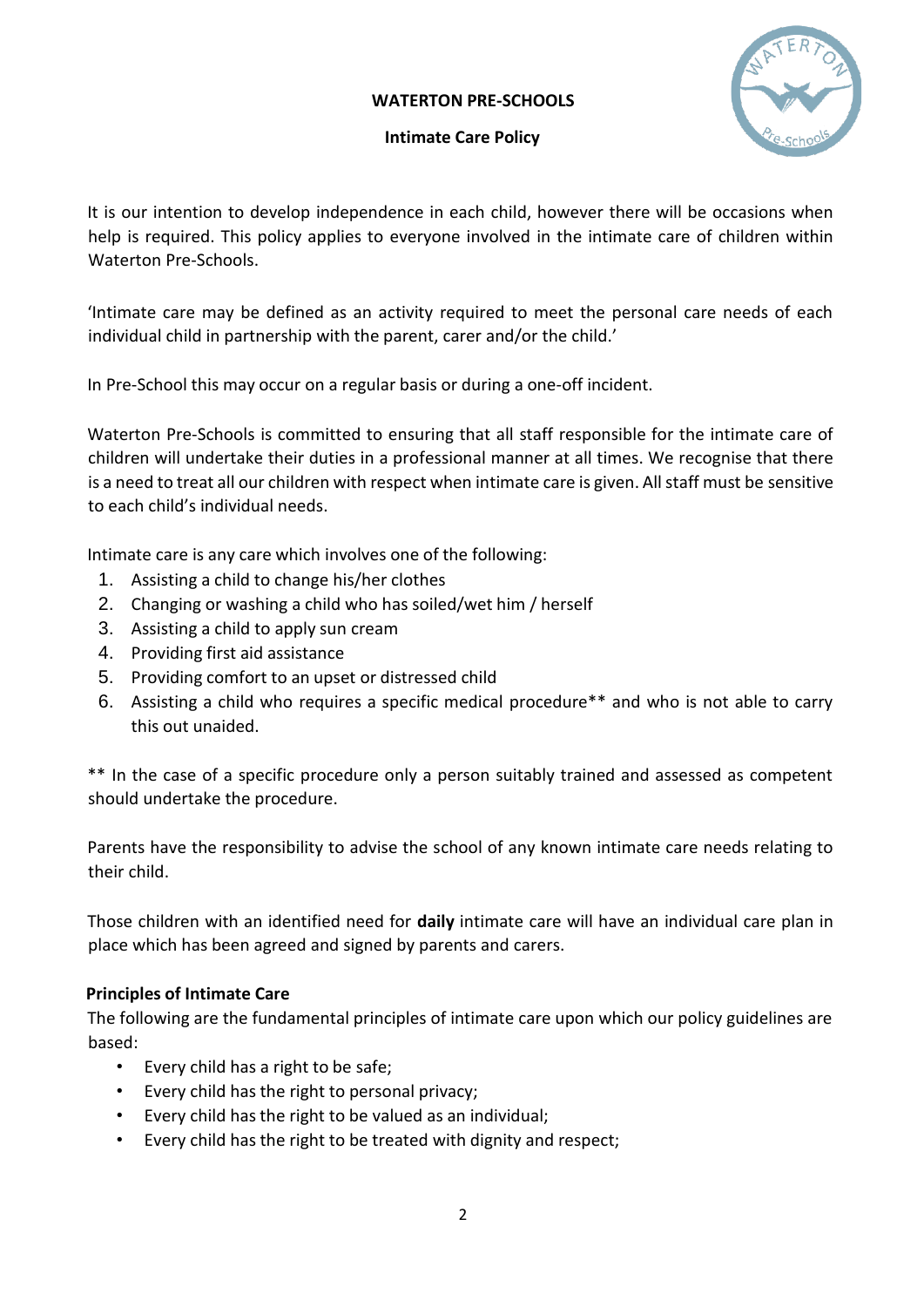- All children have the right to be involved and consulted in their own intimate care to the best of their abilities;
- All children have the right to express their views on their own intimate care and to have their views taken into account; and
- Every child has the right to have levels of intimate care that are appropriate and consistent.

## **Assisting a child to change his / her clothes**

Children may require some assistance with changing if, for example, he / she has an accident at the toilet, gets wet outside, or has vomit on his / her clothes etc.

Staff will always encourage children to attempt undressing and dressing unaided. However, if assistance is required this will be given.

Staff will always ensure that a colleague has been alerted, when supporting dressing/undressing. If staff are concerned in any way parents will be sent for and asked to assist their child and informed if the child becomes distressed.

#### **Changing a child who has soiled/wet him/herself**

If a child soils/wet him/herself in Pre-School a professional judgement has to be made whether it is appropriate to change the child in school, or request the parent/carer to collect the child for changing.

In either circumstance the child's needs are paramount and he/she should be comforted and reassured throughout. The following guidelines outline our procedures but we will also seek to make age-appropriate responses.

- Staff will not access any belongings stored in the changing area whilst intimate care is being administered.
- The child will be given the opportunity to change his / her underwear in private and carry out this process themselves.
- School will have a supply of wipes, clean underwear and spare uniform for this purpose.
- If a child is not able to complete this task unaided, assistance will be given. Staff will always ensure that they have made a colleague aware when supporting dressing/undressing and will always give the child the opportunity to change in private, unless the child is in such distress that it is not possible to do so.
- If staff are concerned in any way parents will be sent for and asked to assist their child and informed if the child becomes distressed.
- If the parent/carer is unable to come to school within an appropriate time frame, the child will be accompanied and supported by a staff member until they arrive. This avoids any further distress and preserves dignity.
- The member of staff who has assisted a pupil with intimate care will complete the appropriate record which is provided to parents/carers.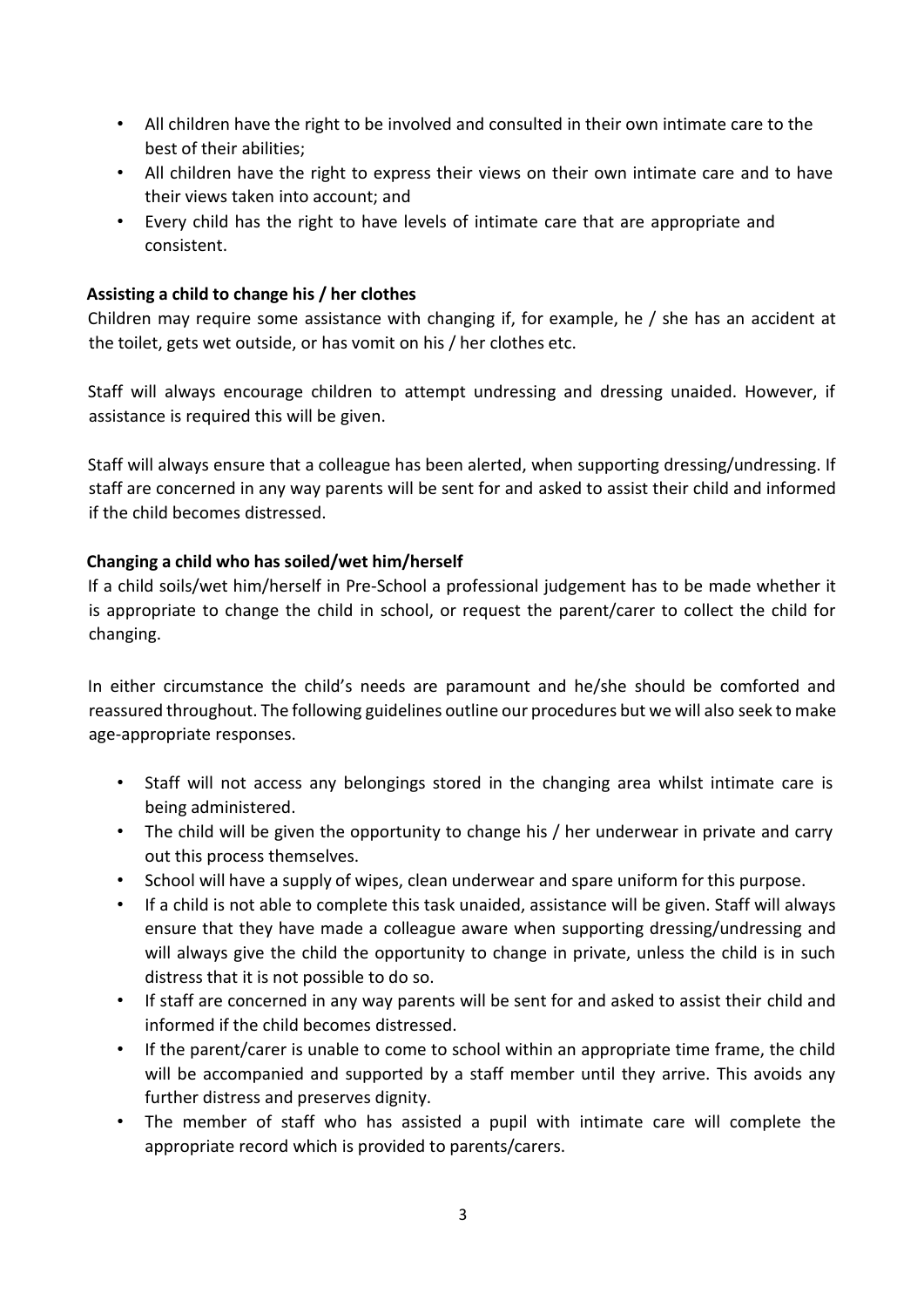#### **When changing a child who has wet / soiled themselves, staff must:**

- Ensure that the action they are taking is necessary. (Where possible the child should do things for themselves).
- Ensure the child is happy with who is changing him / her.
- Communicate with the child in a calm manner.
- Be responsive to any distress shown.
- Always wear protective disposable gloves and a disposable apron.
- Seal any soiled clothing in a plastic bag for return to parents.

## **Assisting a child to apply sun cream**

Parents and carers will be advised to apply sun cream to their child before they come to Pre- School if the weather is particularly hot. During the Pre-School day it may be necessary to reapply sun cream. Children should bring sun cream in a named bottle. The sharing of sun cream between children is not permitted. If a child has not brought sun cream and it is felt necessary that they need some, a phone call will be made to parents / carers. Children will be encouraged to bring 'spray' sun cream as the application of this can be easily supported by an adult. The staff member can spray the cream onto the child's arms / hands without unnecessary physical contact and allow them to apply it to themselves. Time will be given in class before playtimes/lunchtimes for the application of sun cream so that children can be advised and given the time to apply it. Where possible in the case of extreme hot weather the children will be encouraged to access shade or brought into school out of the direct sun.

## **Providing first aid assistance**

Providing first aid to children is a daily occurrence and often requires physical contact or intimate care. If this is necessary the staff member carrying out the first aid should ask permission from the child, e.g. Can I look at your leg? Can I feel your head? They should talk to the child about what they are doing, e.g. I am just going to wipe your knee. If removal of clothing is required to check aninjury, permission from the child should be sought and a second colleague must be informed. All care provided will be recorded in the accident book.

In the case of more significant injuries children should **not** be lifted up or moved unless deemed absolutely necessary by a qualified paediatric first aider, in order to prevent them from coming to any other significant harm. If a child is not able to get up then a first aid trained member of staff must attend to them until a time when they can get up or a time when it is deemed necessary to call an ambulance.

## **Providing comfort to an upset or distressed child**

There are situations and circumstances where children seek physical comfort from staff. Where this happens staff need to be aware that any physical contact must be kept to a minimum. If physical contact is deemed to be appropriate, staff must provide care which is professionally appropriate to the age and context.

## **Assisting a child who requires a specific medical procedure and who is not able to carry this out unaided.**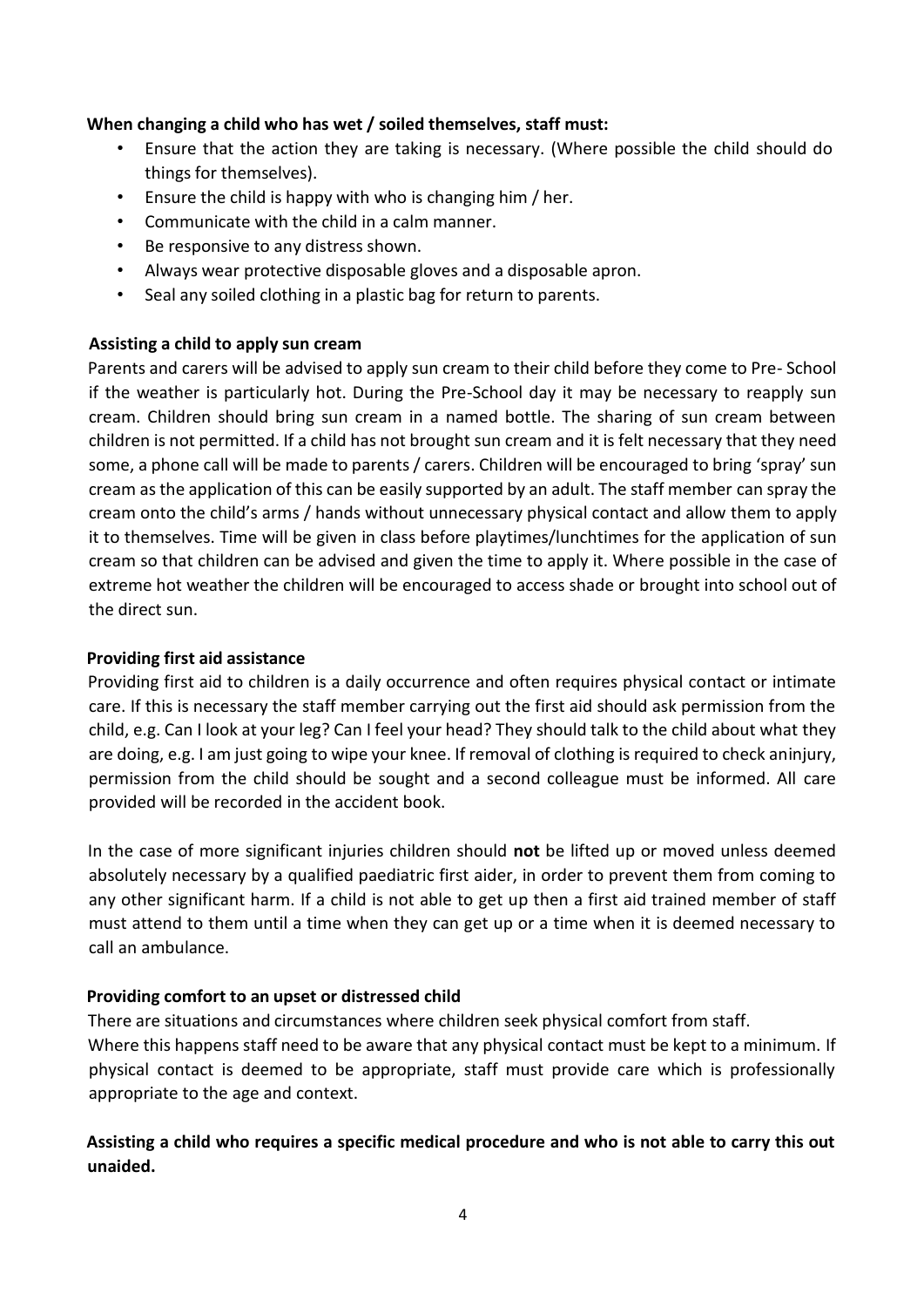Our Medication Procedure outlines arrangements for the management of the majority of medications in school. Parental permission must be given before any medication is dispensed in school. A small number of children will have significant medical needs and in addition to the arrangements included in our Administration of Medications Policy will have an Individual 'Care Plan'. This Care Plan will be formulated by the relevant medical body. If required, staff will receive appropriate training.

## **Guidelines For Good Practice**

All children have the right to be safe and to be treated with dignity and respect. These guidelines are designed to safeguard children and staff. They apply to every member of staff involved with the intimate care of children. Young children and children with special educational needs can be especially vulnerable. Staff involved with their intimate care need to be particularly sensitive to their individual needs.

Members of staff also need to be aware that some adults may use intimate care, as an opportunity to abuse children. It is important to bear in mind that some forms of assistance can be open to misinterpretation. Adhering to the following guidelines of good practice should safeguard both children and staff.

- 1. Involve the child in the intimate care. Try to encourage a child's independence as far as possible in his or her intimate care. Where a situation renders a child fully dependent, talk about what is going to be done and, where possible, give choices. Check your practice by asking the child or parent about any preferences while carrying out the intimate care.
- 2. Treat every child with dignity and respect and ensure privacy appropriate to the child's age and situation.
- 3. Make sure practice in intimate care is consistent. As a child may have multiple carers a consistent approach to care is essential. Effective communication between all parties ensures that practice is consistent.
- 4. Be aware of your own limitations. Only carry out activities you understand and feel competent with. If in doubt, ask. Some procedures must only be carried out by members of staff who have been formally trained and assessed.
- 5. Promote positive self-esteem and body image. Confident, self-assured children who feeltheir bodies belong to them are less vulnerable to sexual abuse. The approach you take to intimate care can convey lots of messages to a child about their body worth. Your attitude toa child's intimate care is important. Keeping in mind the child's age, routine care can be bothefficient and relaxed.
- 6. If you have any concerns you must report them. If you observe any unusual markings, discolouration or swelling report it immediately to a Designated Safeguarding Lead. If a child is accidentally hurt during intimate care or misunderstands or misinterprets something, reassure the child, ensure their safety and report the incident immediately to a Designated Safeguarding Lead. Report and record any unusual emotional or behavioural response by the child.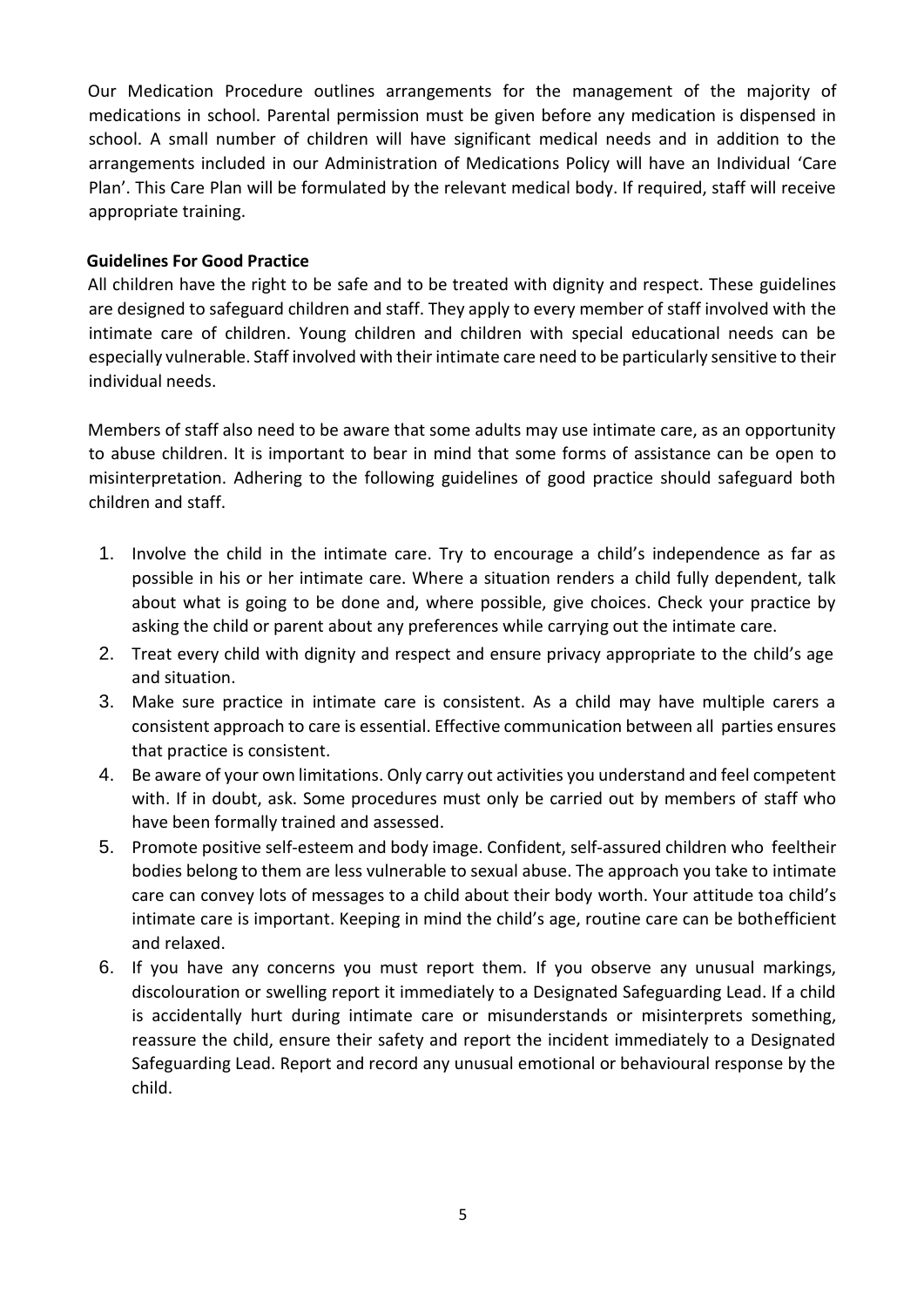## **Individual Toileting and Intimate care Plan**

| Pre-School:                                                                                                       |
|-------------------------------------------------------------------------------------------------------------------|
| Name of Child:                                                                                                    |
| <b>Summary of Toileting Needs:</b>                                                                                |
| Summary of any medical information shared:                                                                        |
| Preferably attach written documentation from professionals involved in the child's care e.g. GP or Health Visitor |
| Where changing will take place:                                                                                   |
| What items will be used: e.g. wet wipes and who will provide these?                                               |
| Usually the parent/carer                                                                                          |
| Any specific needs relating to the child:                                                                         |
| Special arrangements for trips/outings:                                                                           |
| Agreed target for this Care Plan:                                                                                 |
| How often will the plan be reviewed?                                                                              |
| Usually this will be every half term                                                                              |
| Date of Review:                                                                                                   |
| Summary of discussion at the review and any actions agreed:                                                       |
|                                                                                                                   |
|                                                                                                                   |
|                                                                                                                   |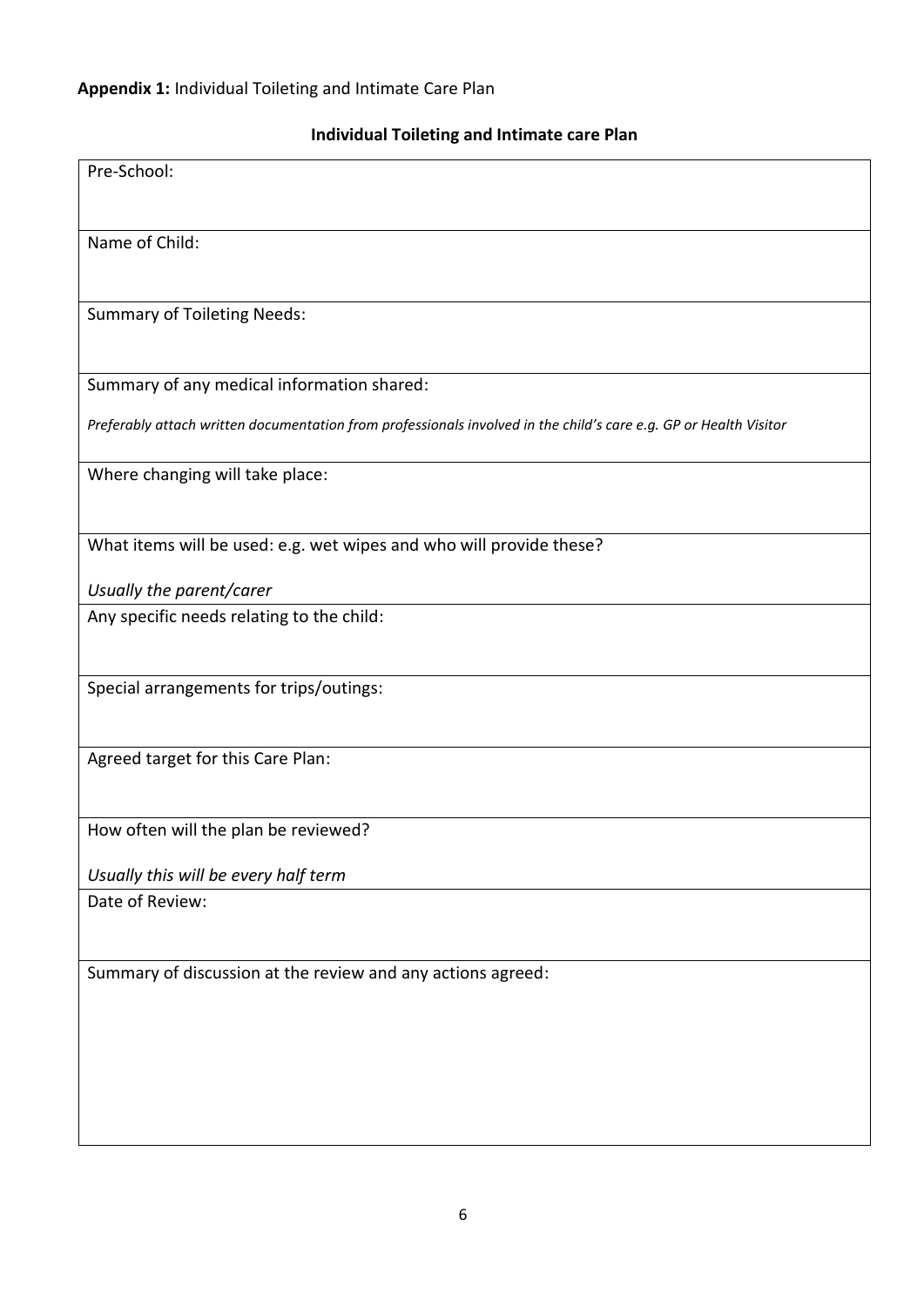## **Waterton Pre-Schools Personal Care Procedures**

The staff at Waterton Pre-Schools will follow agreed procedures:

- Change the child's clothing as appropriate, as soon as possible.
- Use appropriate cleaning products provided by the parent/carer and adhere to health and safety procedures.
- Inform parent/carer that a continence issue has arisen during the session.
- Contact a parent/carer only where soiling is severe and/or linked to illness e.g. sickness and diarrhoea, or when a child refuses to let a member of staff help change their clothing.
- Ensure that privacy and dignity are maintained during the time taken to change the child.

## **Health and Safety Procedures**

When dealing with personal care and continence issues, staff will follow agreed health and safety procedures:

- Staff to wear disposable gloves and aprons while dealing with the incident, including visors if required.
- Changing area to be cleaned after use.
- Hot water and liquid soap available to wash hands as soon as the task is completed.
- Paper towels available for drying hands.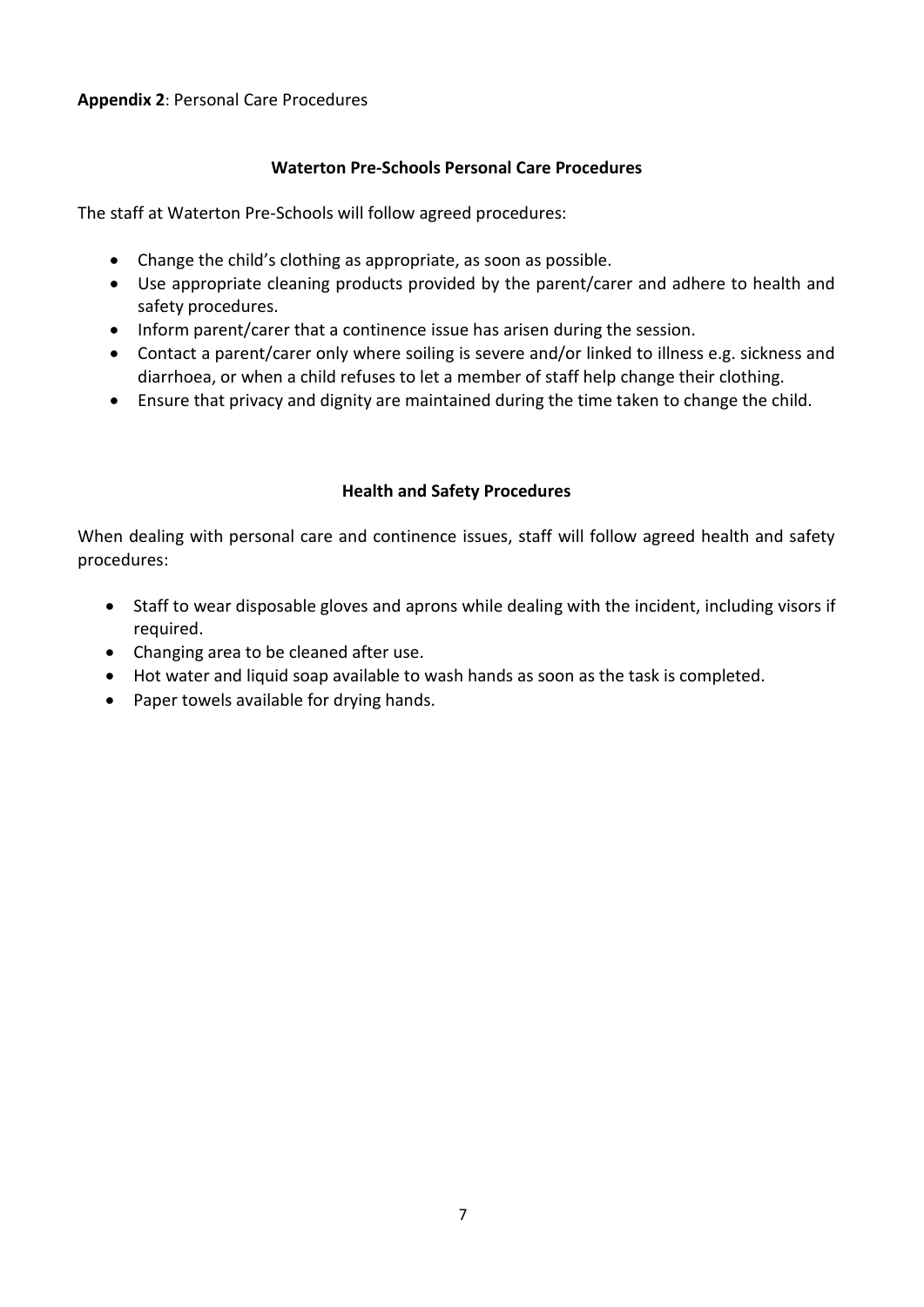**Appendix 3**: Individual Toileting and Intimate Care Plan Agreement

## **Individual Toileting and Intimate Care Plan Agreement**

#### **The Parent/Carer:**

- I agree to ensure that the child is changed at the latest possible time before being brought to Pre-School.
- I will provide the school with nappies, wet wipes, nappy sacks and any other changing items required.
- I will provide the school with spare underwear and clothes.
- I will wash and return any items loaned in an emergency e.g. spare trousers.
- I understand and agree to the procedures that will be followed when my child is changed at Pre-School.
- I agree to inform Pre-School of any significant changes affecting my child.
- I agree to review these arrangements every half term.

Signed: Print Name:

Date:

#### **The Pre-School:**

- We agree to change / support changing as required.
- We agree to monitor the number of times the child is changed in order to identify progress made.
- We agree to report should the child be distressed, or if marks/rashes are seen.
- We agree to review arrangements every half term.

Signed: (*Member of Staff on behalf of the Pre-School*)

Date: